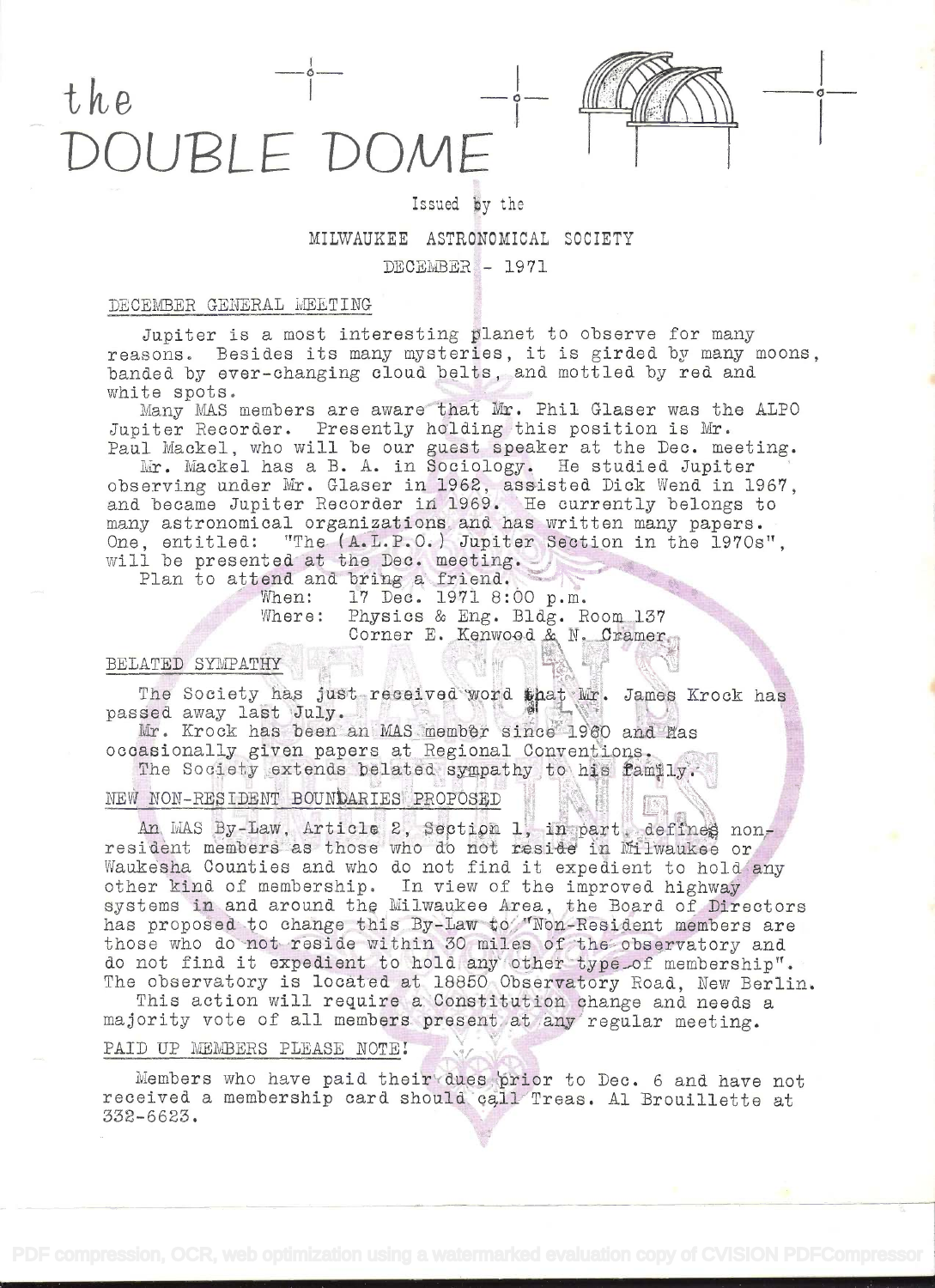## OANADIkN HANDBOOKS

They're off the presses and will be available at the Dec. Business Meeting for \$1.60 per copy. Reserved copies have been set aside.

## JANUARY DINNER-MEETING

Ne hope your future plans include attending the MAS Dinner-Meeting next month. In addition to an excellent dinner and a relaxing evening out, you'll be treated to an excellent program.

Fill in the form below now if you'd like a Dinner Reservation.<br>The is no charge for those attending only the meeting. Bring There is no charge for those attending only the meeting. a friend!

When - Fri. Jan. 21, 6:15 p.m. (Dinner), 7:45 p.m. (Meeting)

Where - Central YMCA, 8th & Wisconsin Ave. There is a parking lot south of the building.

#### NEW MEMBERS

The society is pleased to add the following names to its growing list of members

Sr. Mary Jovita, Notre Dame of the Lake, Mequon 53092 243-5100

Mr. Gerard Tangney, 2313 W. Morgan Ave. 53221 281-6533 Mr. Jere Brinkley, 1302 N. 63 Court, Wauwatosa 53213 Mr. Michael Entringer, 8831 W. Tripoli Av., 53228 541-1809. Solar system, occultations, variables, nebulae, comets, and meteors.

#### WANT ADS

WANTED All kinds of abrasives, mirror blanks, laps, optical making supplies, etc. Also a piece of water white plate glass, and a stoney meteorite! Call MAS President William Collins, 5158 N. 49th St., Milw. 53209 464-9420.

FOR SALE 6" Reflector with accessories including a clockdrive, sunscreen, eyepiece, and camera holder - all for  $$200$ . Also a 2.4 Refractor, complete with clockdrive, erector prism, 3 eyepieces, Barlow, and diagonal - all for \$130. Please call Mr. Terry Kleiber, 4055 N. 62 St., Milw. Wis., 53216 462-2037.

WANTED A 6" or 8" mirror. Mr. Royal Beguhl, 18025 Bolter Lane,.Brookfield, 53005 '786-6148.

#### BEST WISHES FROM MEXICO!

Mr. & Mrs. Steve Kliman, who were active Society members for many years before moving to Mexico City, Mexico, were hosts to Mr. & Mrs. William Albrecht early in November.

The Kliman's send. their regards and best wishes to the society and their many MAS friends.